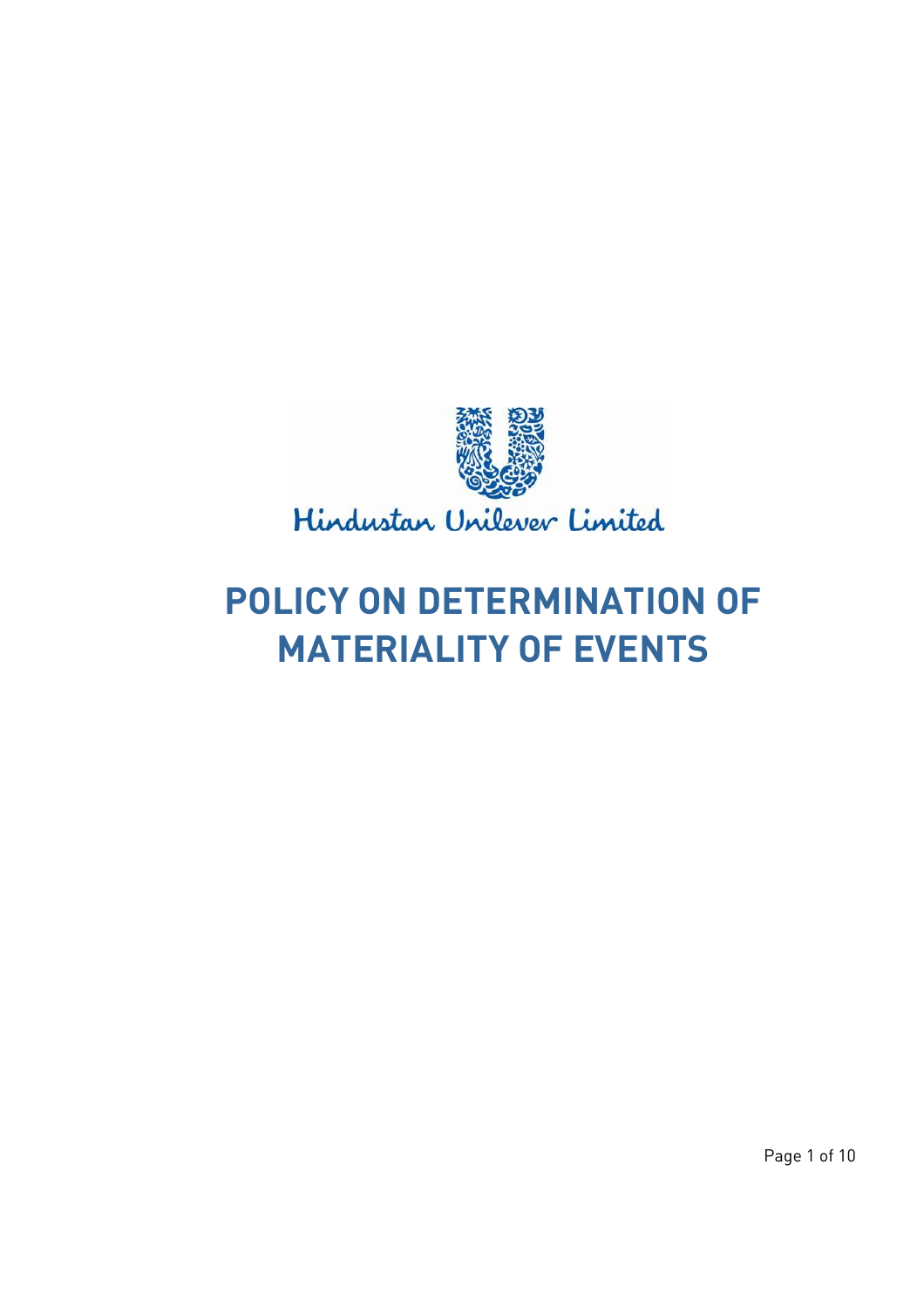# **POLICY ON DETERMINATION OF MATERIALITY OF EVENTS**

# **1. BACKGROUNDANDAPPLICABILTYOFTHEPOLICY**

SEBI (Listing Obligations and Disclosure Requirements) Regulations, 2015 ("Listing Regulations") require every Listed Company to disclose events or information which, in the opinion of the Board of Directors of a Company, are material.

In this context, the Policy on Determination of Materiality of Events ("Policy") has been framed by the Board of Directors ("Board") of Hindustan Unilever Limited ("HUL/Company") at its meeting held on December 18, 2015 and was further amended by the Board on April 27, 2022.

The Policy aims at ensuring that all investors have equal access to important information that may affect their investment decisions and that such information is adequately disseminated in a fair and timely manner in pursuance with the Listing Regulations and to provide an overall governance framework for determination of materiality.

This Policy can be modified and/or amended with the approval of the Board of Directors only.

### **2. DISCLOSURE OF EVENTS OR INFORMATION**

In terms of Regulation 30 of the said Listing Regulations, the events requiring disclosure by the Companies, are provided as follows:

a. Events specified in Annexure A forming part of this Policy are deemed to be material events and the Company is required to make disclosure of the same as soon as reasonably possible and not later than twenty-four (24) hours from the occurrence of such event or information.

Provided that in case the disclosure is made after twenty-four (24) hours of such occurrence of such event or information, the Company shall, along with such disclosure(s) provide an explanation for the delay

b. Events specified in Annexure B forming part of this Policy shall be disclosed by the Company based on the guidelines formulated by the Disclosures Committee.

This Policy shall also apply to the events which are not indicated in Annexure A or Annexure B, but may have a material effect on the Company.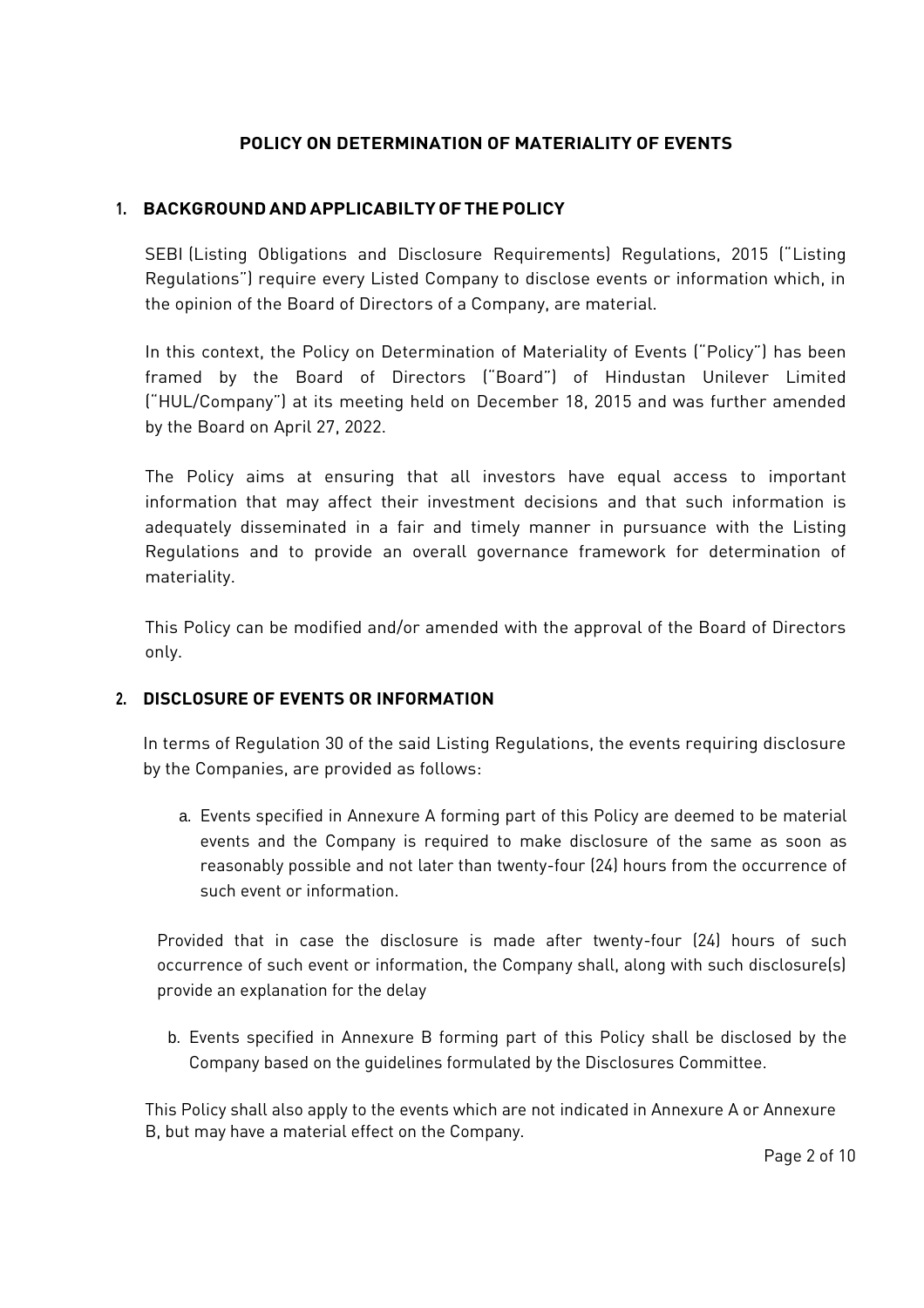All the above disclosures would be hosted on the website of the Company for a minimum period of five years or as per the Policy on Preservation & Archival of Documents. Annexure A & Annexure B will be read in conjunction with the SEBI Listing Regulations and any proposed changes in the SEBI Listing Regulations in the said regard shall apply mutatis mutandis to the Annexures forming part of this Policy.

## **3. CRITERIA FOR DETERMINING MATERIALITY OF EVENTS OR INFORMATION**

Events/information shall be considered as material in nature as per Regulation 30(4) of the SEBI Listing Regulations if it meets the following criteria:

- (a) The omission of an event or information, which is likely to result in significant market reaction if the said omission came to light at a later date, or
- (b) The omission of an event or information, which is likely to result in discontinuity or alteration of event or information already available publicly.

# **4. AUTHORIZATIONS:**

As per the Listing Regulations, the Board of the Company has constituted a 'Disclosure Committee' comprising of the Managing Director and Chief Executive Officer, Chief Financial Officer and Company Secretary and the Disclosure Committee will be authorized to determine the materiality of event or information and make necessary disclosure to the stock exchange(s).

The Disclosure Committee may be contacted on the below mentioned address:

Disclosure Committee Hindustan Unilever Limited B.D. Sawant Marg, Chakala, Andheri -East, Mumbai – 400 099 Email id [: levercare.shareholder@unilever.com](mailto:levercare.shareholder@unilever.com)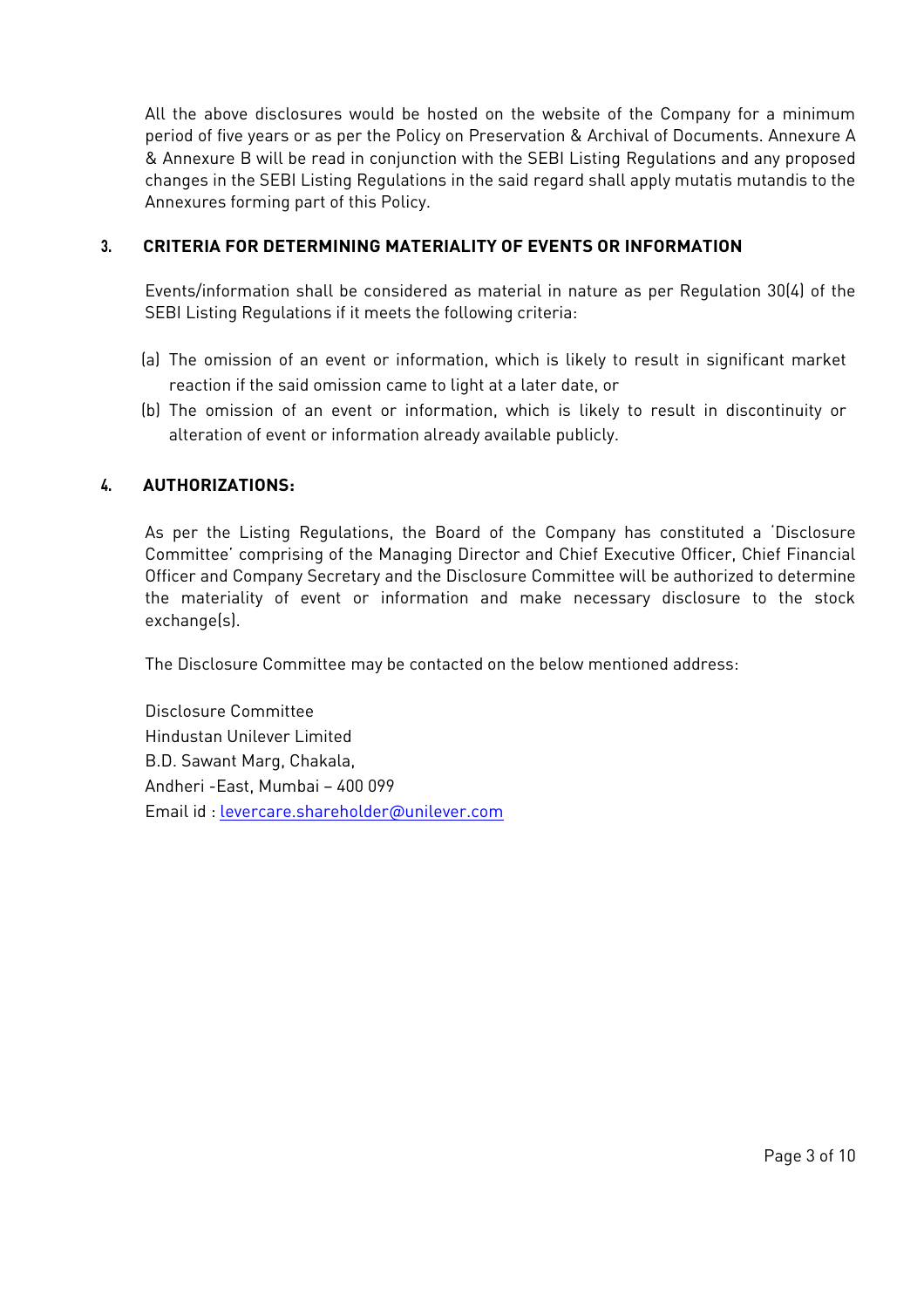#### **5. DISCLOSURE PROCESS**

- 1. The events reportable under Regulation 30 of the Listing Regulations shall be immediately informed to the 'Disclosures Committee' alongwith the supporting data/information to facilitate a prompt and appropriate disclosure. The events which are not covered under the Regulations, but may potentially be of price sensitive nature, shall also be informed to the Chief Financial Officer or Company Secretary.
- 2. The 'Disclosures Committee' shall be responsible and authorised for evaluating/ascertaining the materiality of events considering its nature and its disclosure after taking into consideration the various provisions of the Regulations and this policy.
- 3. After evaluation, in case the event/information is considered as material, adequate disclosure shall be made to the Stock Exchanges.
- 4. In case of events/information not being the outcome of a Board Meeting, the Board of Directors shall be immediately informed about the information being sent to the Stock Exchanges.
- 5. The Company shall use electronic facilities provided by the Stock Exchanges for dissemination of the information and may subsequently disclose the same via other media, including the press release, website of the Company, etc.
- 6. The Company shall adhere to the statutory timeframes for disclosure of information to the Stock Exchanges. Delay, if any, shall be explained along with the disclosure.
- 7. Regular updates, if required, shall be made with relevant explanations.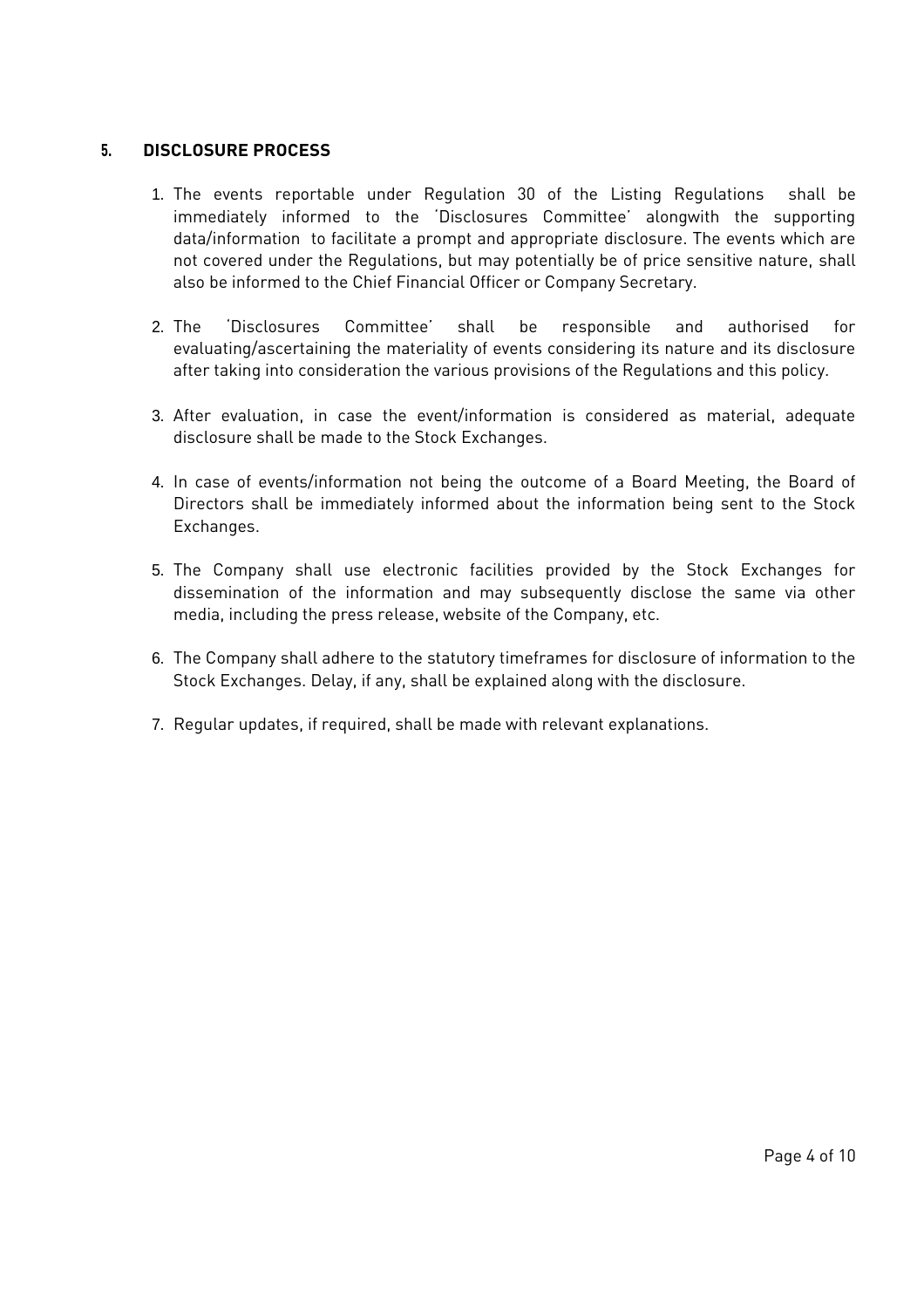# **Annexure A**

# **As prescribed under Para-A of Part A of Schedule III of the SEBI Listing Regulations**

- A. Events which shall be disclosed without any application of the guidelines for materiality as specified in sub-regulation (4) of Regulation (30):
	- 1. Acquisition(s) (including agreement to acquire), Scheme of Arrangement (amalgamation/ merger/ demerger/restructuring), or sale or disposal of any unit(s), division(s)orsubsidiary of the listed entity or any other restructuring.

Explanation - For the purpose of this sub-para, the word 'acquisition' shall mean,-

- (i) acquiring control, whether directly or indirectly; or,
- (ii) acquiring or agreeing to acquire shares or voting rights in, a company, whether directly or indirectly, such that –
	- (a) the listed entity holds shares or voting rights aggregating to five per cent or more of the shares or voting rights in the said company, or;
	- (b) there has been a change in holding from the last disclosure made under sub- clause (a) of clause (ii) of the Explanation to this sub-para and such change exceeds two per cent of the total shareholding or voting rights in the said company.
- 2. Issuance or forfeiture of securities, split or consolidation of shares, buyback of securities, any restriction on transferability of securities or alteration in terms or structure of existing securities including forfeiture, reissue of forfeited securities, alterationofcalls,redemption of securities etc.
- 3. Revision in Rating(s).
- 4. Outcome of Meetings of the Board of Directors: The listed entity shall disclose to the Exchange(s), within 30minutes ofthe closure ofthemeeting, held to consider the following:
	- a) dividends and/or cash bonuses recommended or declared or the decision to pass any dividend and the date on which dividend shall be paid/dispatched;
	- b) any cancellation of dividend with reasons thereof;
	- c) the decision on buyback of securities;
	- d) the decision with respect to fund raising proposed to be undertaken
	- e) increase in capital by issue of bonus shares through capitalization including the date on which such bonus shares shall be credited/dispatched;
	- f) reissue of forfeited shares or securities, or the issue of shares or securities held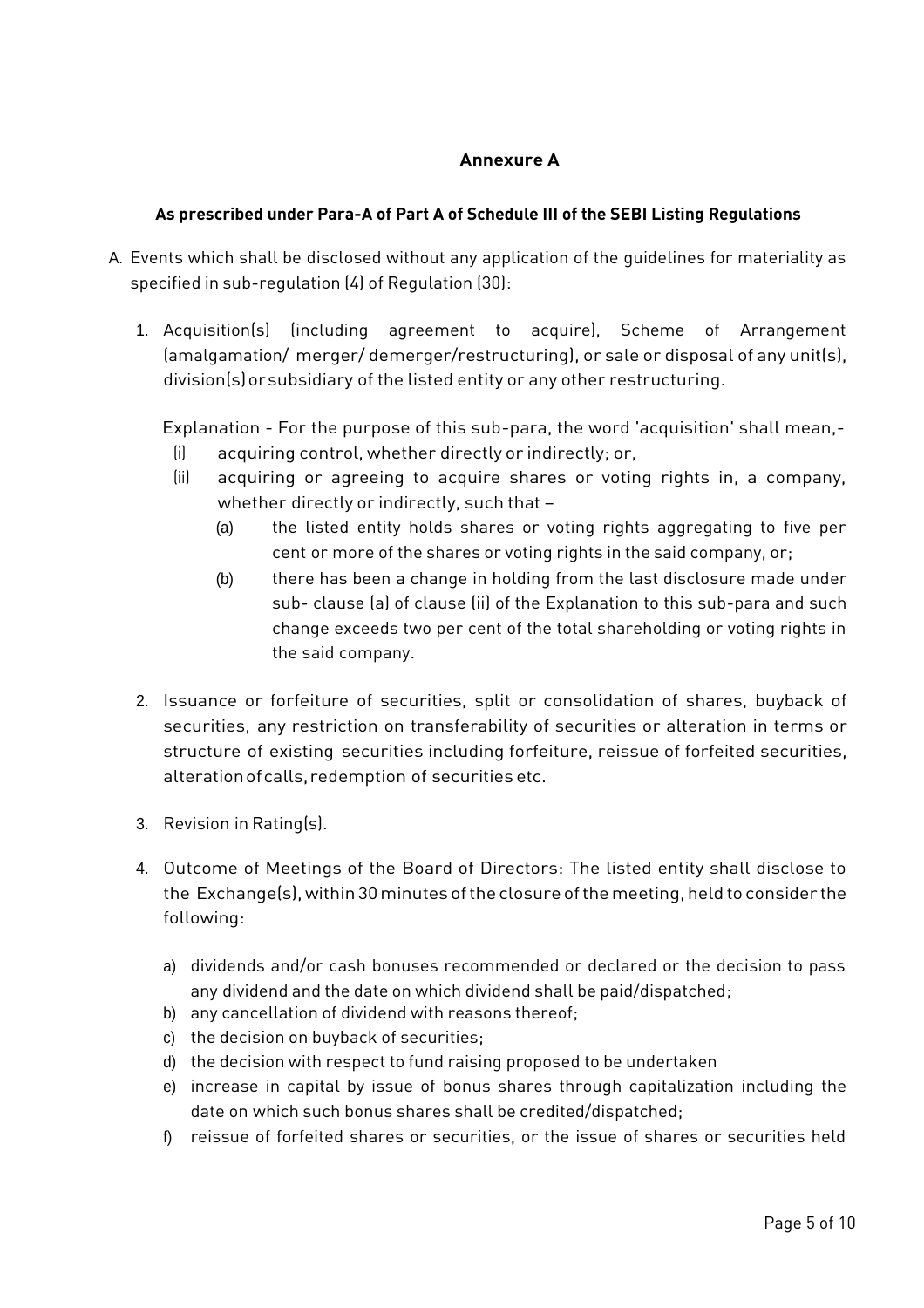in reserve for future issue or the creation in any form or manner of new shares or securities or any other rights, privileges or benefits to subscribe to;

- g) short particulars of any other alterations of capital, including calls;
- h) financial results;
- i) decision on voluntary delisting by the listed entity from Stock Exchange(s).
- 5. Agreements (viz. shareholder agreement(s), joint venture agreement(s), family settlement agreement(s) (to the extent that it impacts management and control of the listed entity), agreement(s)/treaty(ies)/contract(s) with media companies) which are binding and not in normal course of business, revision(s) or amendment(s) and termination(s) thereof.
- 6. Fraud/defaults by Promoter or Key Managerial Personnel or by listed entity or arrest of Key Managerial Personnel or Promoter.
- 7. Change in Directors, Key Managerial Personnel (Managing Director, Chief Executive Officer, Chief Financial Officer, Company Secretary etc.), Auditor and Compliance Officer.
- 8. In case of resignation of the auditor, detailed reasons for resignation of auditor, as given by the said auditor, shall be disclosed by the Company to the stock exchange(s) as soon as possible but not later than twenty four hours of receipt of such reasons from the auditor
- 9. In case of resignation of an independent director of the Company, within seven days from the date of resignation, the following disclosures shall be made to the stock exchanges by the Company:
	- (i) Letter of Resignation alongwith the detailed reasons for the resignation of independent directors as given by the said director shall be disclosed by the Company to the stock exchange(s)
	- (ii) Names of the listed entities in which the resigning director holds directorships, indicating the category of directorship and membership of board committees, if any
	- (iii) The independent director shall, along with the detailed reasons, also provide a confirmation that there is no other material reasons other than those provided
	- (iv) The confirmation as provided by the independent director above shall also be disclosed by the Company to the stock exchanges alongwith the detailed reasons as specified in sub-clause (i) above.
- 10. Appointment or discontinuation of share transfer agent.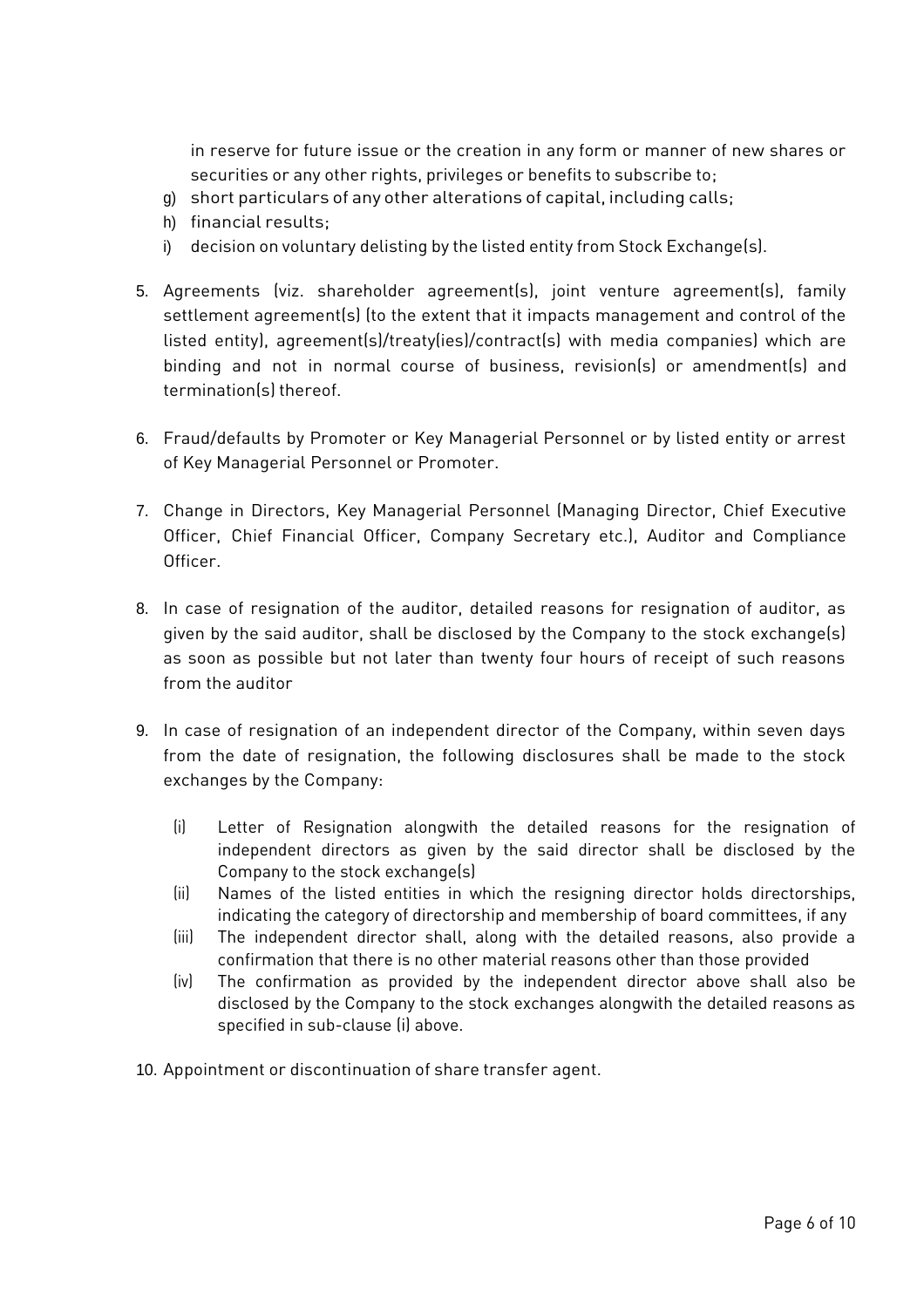- 11. Resolution plan/ Restructuring in relation to loans/borrowings from banks/financial institutions including the following details:
	- a. Decision to initiate resolution of loans/borrowings;
	- b. Signing of Inter-Creditors Agreement (ICA) by lenders;
	- c. Finalization of Resolution Plan;
	- d. Implementation of Resolution Plan;
	- e. Salient features, not involving commercial secrets, of the resolution/ restructuring plan as decided by lenders.
- 12. One time settlement with a bank.
- 13. Reference to BIFR and winding-up petition filed by any party / creditors.
- 14. Issuance of Notices, call letters, resolutions and circulars sent to shareholders, debenture holders or creditors or any class of them or advertised in the media by the listed entity.
- 15. Proceedings of Annual and Extraordinary General Meetings of the listed entity.
- 16. Amendments to Memorandum and Articles of Association of listed entity, in brief.
- 17. Schedule of Analyst or institutional investor meet and presentations on financial results made by the listed entity to analysts or institutional investors;
- 18. The following events in relation to the corporate insolvency resolution process (CIRP) of a listed corporate debtor under the Insolvency Code:

a) Filing of application by the corporate applicant for initiation of CIRP, also specifying the amount of default;

b) Filing of application by financial creditors for initiation of CIRP against the corporate debtor, also specifying the amount of default;

c) Admission of application by the Tribunal, along with amount of default or rejection or withdrawal, as applicable;

d) Public announcement made pursuant to order passed by the Tribunal under section 13 of Insolvency Code;

e) List of creditors as required to be displayed by the corporate debtor under regulation 13(2)(c) of the IBBI (Insolvency Resolution Process for Corporate Persons) Regulations, 2016;

f) Appointment/ Replacement of the Resolution Professional;

g) Prior or post-facto intimation of the meetings of Committee of Creditors;

h) Brief particulars of invitation of resolution plans under section 25(2)(h) of Insolvency Code in the Form specified under regulation 36A(5) of the IBBI (Insolvency Resolution

Page 7 of 10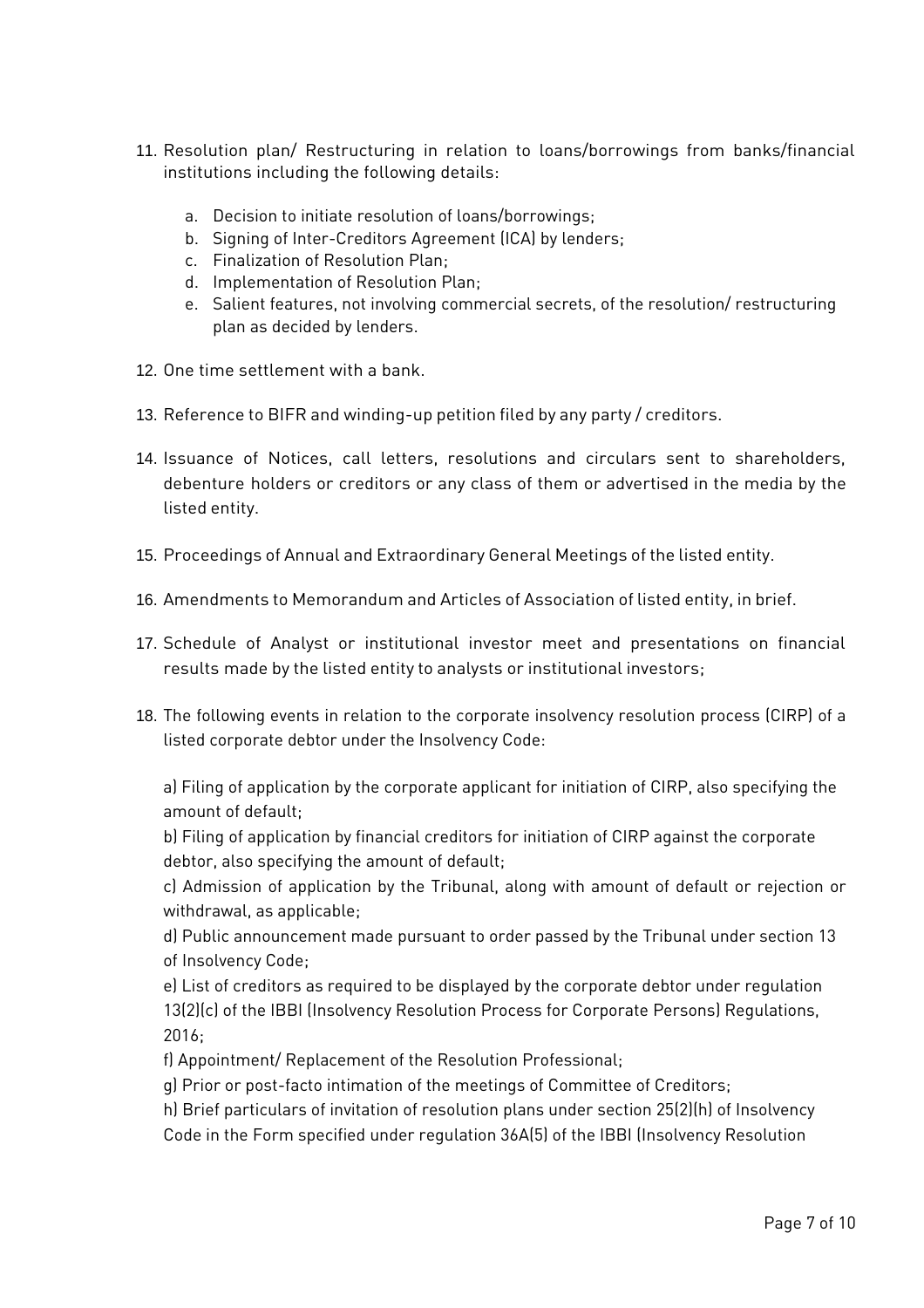Process for Corporate Persons) Regulations, 2016;

i) Number of resolution plans received by Resolution Professional;

j) Filing of resolution plan with the Tribunal;

k) Approval of resolution plan by the Tribunal or rejection, if applicable;

l) Specific features and details of the resolution plan as approved by the Adjudicating Authority under the Insolvency Code, not involving commercial secrets, including details such as:

- (i) Pre and Post net-worth of the company;
- (ii) Details of assets of the company post CIRP;
- (iii) Details of securities continuing to be imposed on the companies' assets;
- (iv) Other material liabilities imposed on the company;
- (v) Detailed pre and post shareholding pattern assuming 100% conversion of convertible securities;
- (vi) Details of funds infused in the company, creditors paid-off;
- (vii) Additional liability on the incoming investors due to the transaction, source of such funding etc.;
- (viii) Impact on the investor revised P/E, RONW ratios etc.;
- (ix) Names of the new promoters, key managerial persons(s), if any and their past experience in the business or employment. In case where promoters are companies, history of such company and names of natural persons in control;
- (x) Brief description of business strategy.
- m) Any other material information not involving commercial secrets.
- n) Proposed steps to be taken by the incoming investor/acquirer for achieving the MPS;
- o) Quarterly disclosure of the status of achieving the MPS;
- p) The details as to the delisting plans, if any approved in the resolution plan.
- 19. Initiation of Forensic audit: In case of initiation of forensic audit, (by whatever name called), the following disclosures shall be made to the stock exchanges by listed entities: a) The fact of initiation of forensic audit along-with name of entity initiating the audit and reasons for the same, if available;

b) Final forensic audit report (other than for forensic audit initiated by regulatory / enforcement agencies) on receipt by the listed entity along with comments of the management, if any.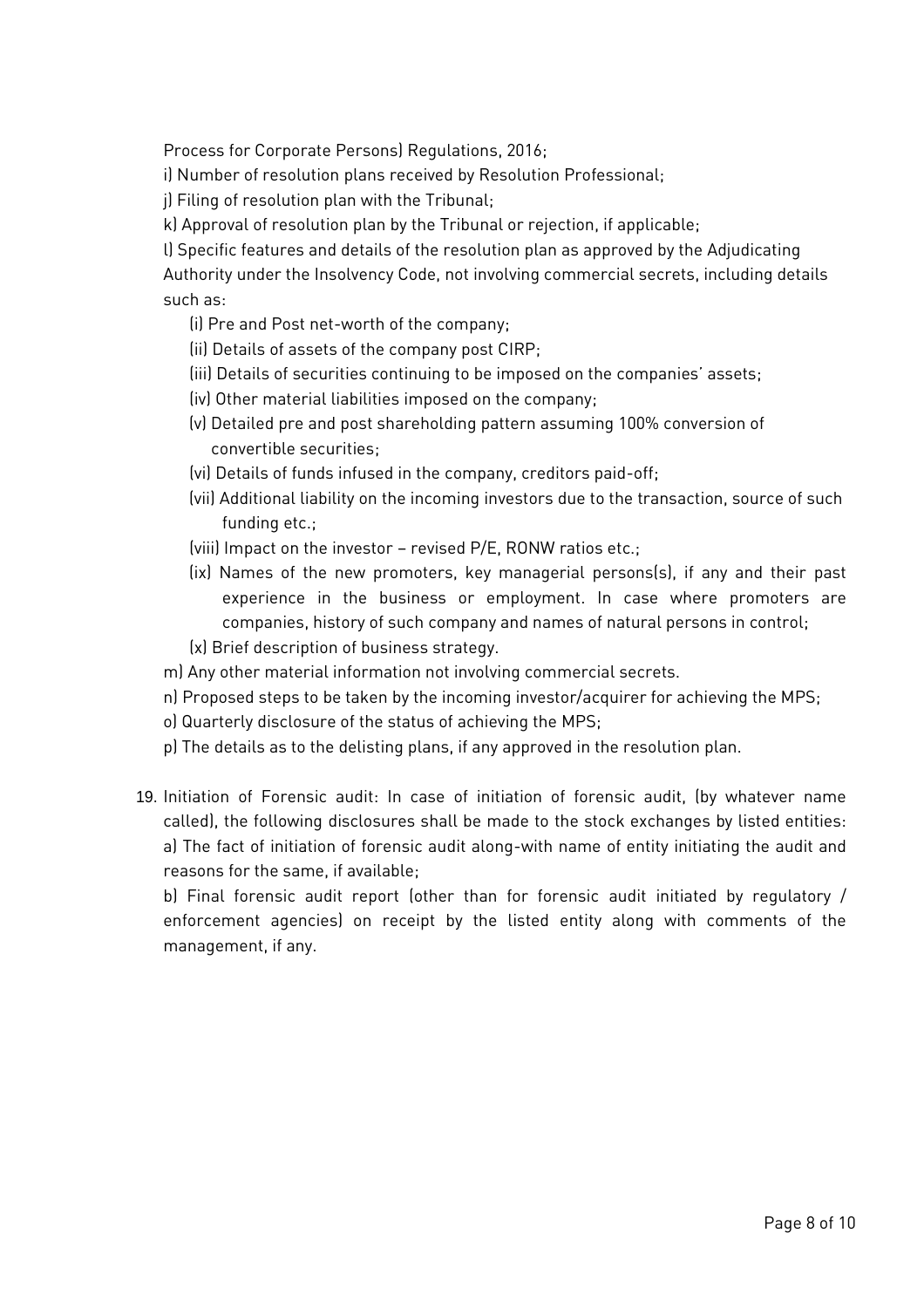## **Annexure B**

# **B. As prescribed under Para- B of Part A of Schedule III of the SEBI Listing Regulations Events which shall be disclosed upon application of the guidelines for materiality referred subregulation (4) of regulation(30):**

- 1. Commencement or any postponement in the date of commencement of commercial production or commercial operations of any unit/division.
- 2. Change in the general character or nature of business brought about by arrangements for strategic, technical, manufacturing, or marketing tie-up, adoption of new lines of business or closure of operations of any unit/division (entirety or piecemeal).
- 3. Capacity addition or productlaunch.
- 4. Awarding, bagging/ receiving, amendment or termination of awarded/bagged orders/contracts not in the normal course of business.
- 5. Agreements (viz. loan agreement(s) (as a borrower) or any other agreement(s) which are binding and not in normal course of business) and revision(s) or amendment(s) or termination(s) thereof.
- 6. Disruption of operations of any one or more units or division of the listed entity due to natural calamity (earthquake, flood, fire etc.), force majeure or events such as strikes, lockouts etc.
- 7. Effect(s) arising out of change in the regulatory framework applicable to the listed entity
- 8. Litigation(s) / dispute(s) / regulatory action(s) with impact.
- 9. Fraud/defaults etc. by Directors (other than Key Managerial Personnel) or employees of listed entity.
- 10. Options to purchase securities including any ESOP/ESPS Scheme.
- 11. Giving of guarantees or indemnity or becoming a surety for any third party.
- 12. Granting, withdrawal, surrender, cancellation or suspension of key licenses or regulatory approvals.